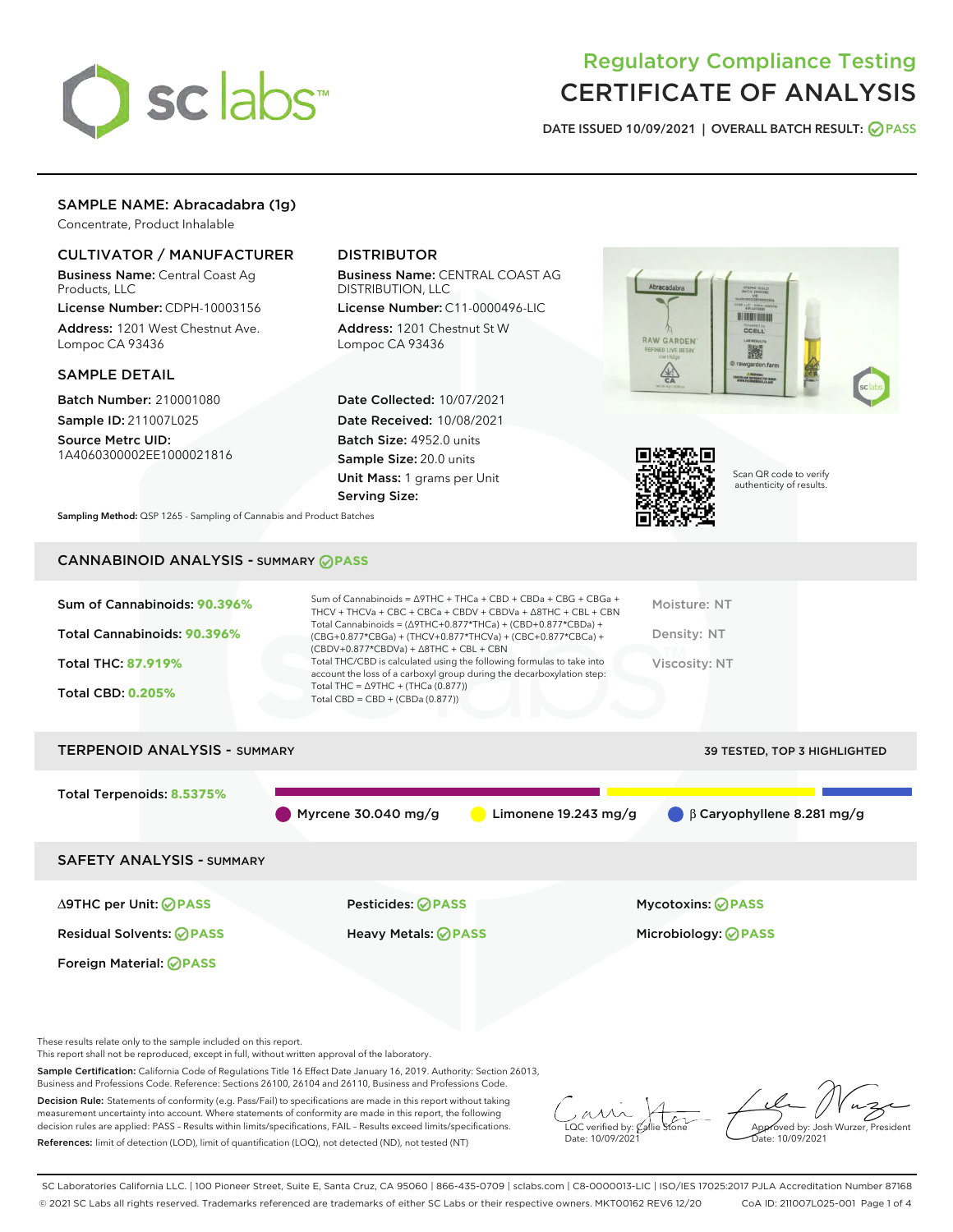



ABRACADABRA (1G) | DATE ISSUED 10/09/2021 | OVERALL BATCH RESULT: @ PASS

### CANNABINOID TEST RESULTS - 10/09/2021 2 PASS

Tested by high-performance liquid chromatography with diode-array detection (HPLC-DAD). **Method:** QSP 1157 - Analysis of Cannabinoids by HPLC-DAD

#### TOTAL CANNABINOIDS: **90.396%**

Total Cannabinoids (Total THC) + (Total CBD) + (Total CBG) + (Total THCV) + (Total CBC) + (Total CBDV) + ∆8THC + CBL + CBN

TOTAL THC: **87.919%** Total THC (∆9THC+0.877\*THCa)

TOTAL CBD: **0.205%**

Total CBD (CBD+0.877\*CBDa)

TOTAL CBG: 1.342% Total CBG (CBG+0.877\*CBGa)

TOTAL THCV: 0.54% Total THCV (THCV+0.877\*THCVa)

TOTAL CBC: ND Total CBC (CBC+0.877\*CBCa)

TOTAL CBDV: ND Total CBDV (CBDV+0.877\*CBDVa)

| <b>COMPOUND</b>            | LOD/LOQ<br>(mg/g) | <b>MEASUREMENT</b><br><b>UNCERTAINTY</b><br>mg/g | <b>RESULT</b><br>(mg/g) | <b>RESULT</b><br>(%) |
|----------------------------|-------------------|--------------------------------------------------|-------------------------|----------------------|
| <b>A9THC</b>               | 0.06 / 0.26       | ±30.244                                          | 879.19                  | 87.919               |
| <b>CBG</b>                 | 0.06/0.19         | ±0.529                                           | 13.42                   | 1.342                |
| <b>THCV</b>                | 0.1 / 0.2         | ±0.27                                            | 5.4                     | 0.54                 |
| <b>CBN</b>                 | 0.1/0.3           | ±0.17                                            | 2.6                     | 0.26                 |
| <b>CBD</b>                 | 0.07/0.29         | ±0.095                                           | 2.05                    | 0.205                |
| $\triangle$ 8THC           | 0.1 / 0.4         | ±0.10                                            | 1.3                     | 0.13                 |
| <b>THCa</b>                | 0.05/0.14         | N/A                                              | <b>ND</b>               | <b>ND</b>            |
| <b>THCVa</b>               | 0.07/0.20         | N/A                                              | <b>ND</b>               | <b>ND</b>            |
| <b>CBDa</b>                | 0.02/0.19         | N/A                                              | <b>ND</b>               | <b>ND</b>            |
| <b>CBDV</b>                | 0.04 / 0.15       | N/A                                              | <b>ND</b>               | <b>ND</b>            |
| <b>CBDVa</b>               | 0.03/0.53         | N/A                                              | <b>ND</b>               | <b>ND</b>            |
| <b>CBGa</b>                | 0.1/0.2           | N/A                                              | <b>ND</b>               | <b>ND</b>            |
| <b>CBL</b>                 | 0.06 / 0.24       | N/A                                              | <b>ND</b>               | <b>ND</b>            |
| <b>CBC</b>                 | 0.2 / 0.5         | N/A                                              | <b>ND</b>               | <b>ND</b>            |
| <b>CBCa</b>                | 0.07/0.28         | N/A                                              | <b>ND</b>               | <b>ND</b>            |
| <b>SUM OF CANNABINOIDS</b> |                   |                                                  | 903.96 mg/g             | 90.396%              |

#### **UNIT MASS: 1 grams per Unit**

| ∆9THC per Unit                        | 1120 per-package limit     | 879.19 mg/unit<br><b>PASS</b> |
|---------------------------------------|----------------------------|-------------------------------|
| <b>Total THC per Unit</b>             |                            | 879.19 mg/unit                |
| <b>CBD per Unit</b>                   |                            | $2.05$ mg/unit                |
| <b>Total CBD per Unit</b>             |                            | $2.05$ mg/unit                |
| Sum of Cannabinoids<br>per Unit       |                            | 903.96 mg/unit                |
| <b>Total Cannabinoids</b><br>per Unit |                            | 903.96 mg/unit                |
| <b>MOISTURE TEST RESULT</b>           | <b>DENSITY TEST RESULT</b> | <b>VISCOSITY TEST RESULT</b>  |

Not Tested

Not Tested

Not Tested

#### TERPENOID TEST RESULTS - 10/09/2021

Terpene analysis utilizing gas chromatography-flame ionization detection (GC-FID). **Method:** QSP 1192 - Analysis of Terpenoids by GC-FID

| <b>COMPOUND</b>           | LOD/LOQ<br>(mg/g) | <b>MEASUREMENT</b><br><b>UNCERTAINTY</b><br>mg/g | <b>RESULT</b><br>(mg/g) | <b>RESULT</b><br>$(\%)$ |
|---------------------------|-------------------|--------------------------------------------------|-------------------------|-------------------------|
| <b>Myrcene</b>            | 0.008 / 0.025     | ±0.3875                                          | 30.040                  | 3.0040                  |
| Limonene                  | 0.005 / 0.016     | ±0.2752                                          | 19.243                  | 1.9243                  |
| $\beta$ Caryophyllene     | 0.004 / 0.012     | ±0.2948                                          | 8.281                   | 0.8281                  |
| <b>Terpinolene</b>        | 0.008 / 0.026     | ±0.1271                                          | 6.200                   | 0.6200                  |
| Ocimene                   | 0.011 / 0.038     | ±0.1463                                          | 4.558                   | 0.4558                  |
| Linalool                  | 0.009 / 0.032     | ±0.1239                                          | 3.260                   | 0.3260                  |
| $\beta$ Pinene            | 0.004 / 0.014     | ±0.0354                                          | 3.078                   | 0.3078                  |
| $\alpha$ Pinene           | 0.005 / 0.017     | ±0.0216                                          | 2.512                   | 0.2512                  |
| $\alpha$ Humulene         | 0.009 / 0.029     | ±0.0592                                          | 1.843                   | 0.1843                  |
| <b>Terpineol</b>          | 0.016 / 0.055     | ±0.0972                                          | 1.583                   | 0.1583                  |
| Fenchol                   | 0.010 / 0.034     | ±0.0591                                          | 1.528                   | 0.1528                  |
| trans- $\beta$ -Farnesene | 0.008 / 0.025     | ±0.0220                                          | 0.621                   | 0.0621                  |
| Camphene                  | 0.005 / 0.015     | ±0.0038                                          | 0.332                   | 0.0332                  |
| Valencene                 | 0.009 / 0.030     | ±0.0224                                          | 0.325                   | 0.0325                  |
| Borneol                   | 0.005 / 0.016     | ±0.0131                                          | 0.311                   | 0.0311                  |
| $\alpha$ Phellandrene     | 0.006 / 0.020     | ±0.0027                                          | 0.202                   | 0.0202                  |
| Fenchone                  | 0.009 / 0.028     | ±0.0051                                          | 0.175                   | 0.0175                  |
| Caryophyllene<br>Oxide    | 0.010 / 0.033     | ±0.0080                                          | 0.174                   | 0.0174                  |
| 3 Carene                  | 0.005 / 0.018     | ±0.0024                                          | 0.171                   | 0.0171                  |
| $\alpha$ Terpinene        | 0.005 / 0.017     | ±0.0023                                          | 0.157                   | 0.0157                  |
| <b>Nerolidol</b>          | 0.009 / 0.028     | ±0.0087                                          | 0.138                   | 0.0138                  |
| Guaiol                    | 0.009 / 0.030     | ±0.0063                                          | 0.133                   | 0.0133                  |
| $\gamma$ Terpinene        | 0.006 / 0.018     | ±0.0021                                          | 0.124                   | 0.0124                  |
| p-Cymene                  | 0.005 / 0.016     | ±0.0023                                          | 0.086                   | 0.0086                  |
| $\alpha$ Bisabolol        | 0.008 / 0.026     | ±0.0041                                          | 0.076                   | 0.0076                  |
| Citronellol               | 0.003/0.010       | ±0.0036                                          | 0.073                   | 0.0073                  |
| Geraniol                  | 0.002 / 0.007     | ±0.0023                                          | 0.052                   | 0.0052                  |
| Eucalyptol                | 0.006 / 0.018     | ±0.0010                                          | 0.041                   | 0.0041                  |
| Sabinene Hydrate          | 0.006 / 0.022     | ±0.0014                                          | 0.035                   | 0.0035                  |
| Nerol                     | 0.003 / 0.011     | ±0.0010                                          | 0.023                   | 0.0023                  |
| Sabinene                  | 0.004 / 0.014     | N/A                                              | ND                      | <b>ND</b>               |
| (-)-Isopulegol            | 0.005 / 0.016     | N/A                                              | ND                      | <b>ND</b>               |
| Camphor                   | 0.006 / 0.019     | N/A                                              | ND                      | <b>ND</b>               |
| Isoborneol                | 0.004 / 0.012     | N/A                                              | ND                      | <b>ND</b>               |
| Menthol                   | 0.008 / 0.025     | N/A                                              | ND                      | ND                      |
| R-(+)-Pulegone            | 0.003 / 0.011     | N/A                                              | ND                      | ND                      |
| <b>Geranyl Acetate</b>    | 0.004 / 0.014     | N/A                                              | ND                      | <b>ND</b>               |
| $\alpha$ Cedrene          | 0.005 / 0.016     | N/A                                              | ND                      | ND                      |
| Cedrol                    | 0.008 / 0.027     | N/A                                              | ND                      | <b>ND</b>               |
| <b>TOTAL TERPENOIDS</b>   |                   |                                                  | 85.375 mg/g             | 8.5375%                 |

SC Laboratories California LLC. | 100 Pioneer Street, Suite E, Santa Cruz, CA 95060 | 866-435-0709 | sclabs.com | C8-0000013-LIC | ISO/IES 17025:2017 PJLA Accreditation Number 87168 © 2021 SC Labs all rights reserved. Trademarks referenced are trademarks of either SC Labs or their respective owners. MKT00162 REV6 12/20 CoA ID: 211007L025-001 Page 2 of 4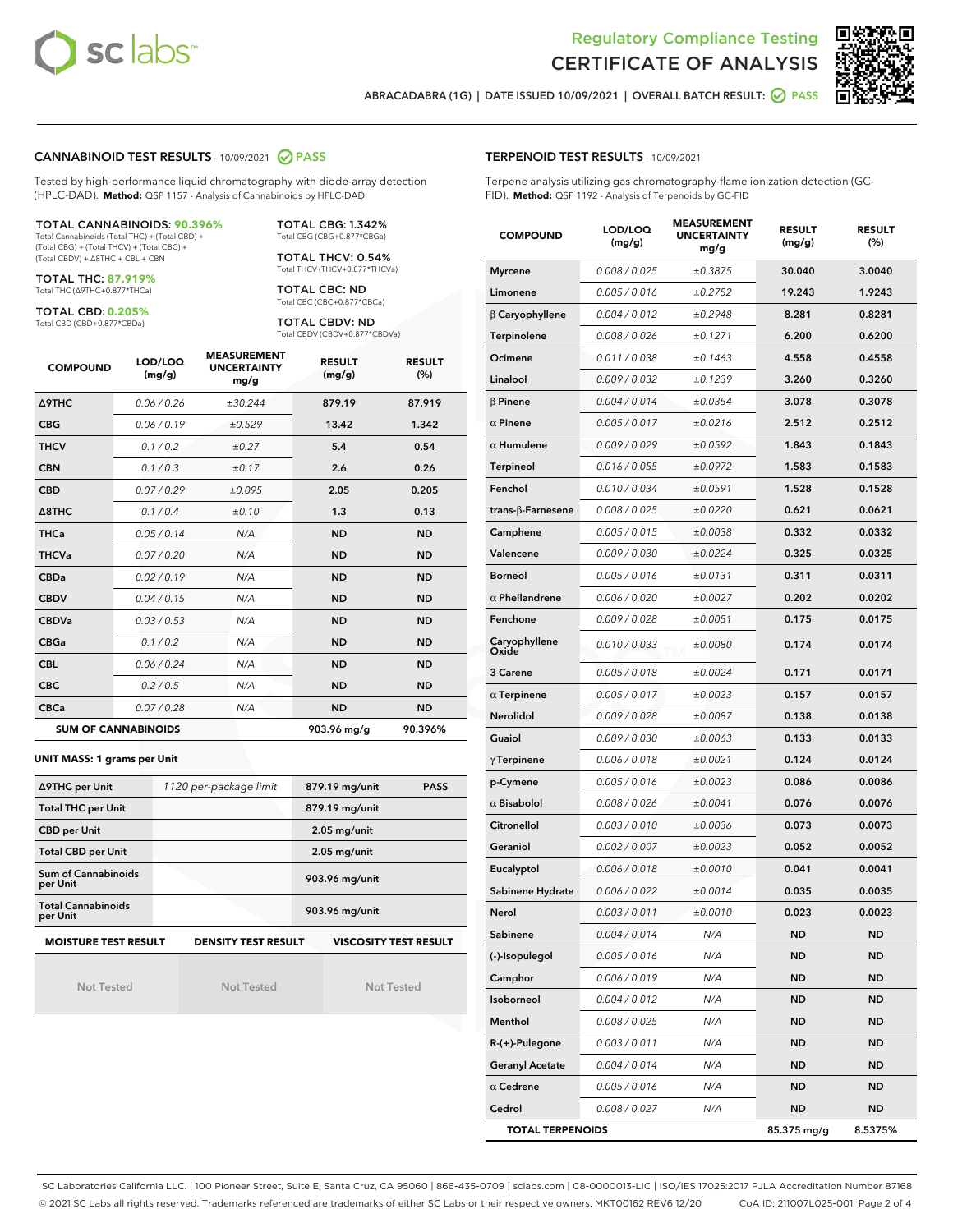



ABRACADABRA (1G) | DATE ISSUED 10/09/2021 | OVERALL BATCH RESULT: O PASS

## CATEGORY 1 PESTICIDE TEST RESULTS - 10/09/2021 2 PASS

Pesticide and plant growth regulator analysis utilizing high-performance liquid chromatography-mass spectrometry (HPLC-MS) or gas chromatography-mass spectrometry (GC-MS). \*GC-MS utilized where indicated. **Method:** QSP 1212 - Analysis of Pesticides and Mycotoxins by LC-MS or QSP 1213 - Analysis of Pesticides by GC-MS

| <b>COMPOUND</b>             | LOD/LOQ<br>$(\mu g/g)$ | <b>ACTION</b><br><b>LIMIT</b><br>$(\mu g/g)$ | <b>MEASUREMENT</b><br><b>UNCERTAINTY</b><br>$\mu$ g/g | <b>RESULT</b><br>$(\mu g/g)$ | <b>RESULT</b> |
|-----------------------------|------------------------|----------------------------------------------|-------------------------------------------------------|------------------------------|---------------|
| Aldicarb                    | 0.03 / 0.08            | $\ge$ LOD                                    | N/A                                                   | <b>ND</b>                    | <b>PASS</b>   |
| Carbofuran                  | 0.02 / 0.05            | $\ge$ LOD                                    | N/A                                                   | <b>ND</b>                    | <b>PASS</b>   |
| Chlordane*                  | 0.03 / 0.08            | $\ge$ LOD                                    | N/A                                                   | <b>ND</b>                    | <b>PASS</b>   |
| Chlorfenapyr*               | 0.03/0.10              | $\ge$ LOD                                    | N/A                                                   | <b>ND</b>                    | <b>PASS</b>   |
| Chlorpyrifos                | 0.02 / 0.06            | $\ge$ LOD                                    | N/A                                                   | <b>ND</b>                    | <b>PASS</b>   |
| Coumaphos                   | 0.02 / 0.07            | $\ge$ LOD                                    | N/A                                                   | <b>ND</b>                    | <b>PASS</b>   |
| Daminozide                  | 0.02 / 0.07            | $\ge$ LOD                                    | N/A                                                   | <b>ND</b>                    | <b>PASS</b>   |
| <b>DDVP</b><br>(Dichlorvos) | 0.03/0.09              | $>$ LOD                                      | N/A                                                   | <b>ND</b>                    | <b>PASS</b>   |
| Dimethoate                  | 0.03/0.08              | $\ge$ LOD                                    | N/A                                                   | <b>ND</b>                    | <b>PASS</b>   |
| Ethoprop(hos)               | 0.03 / 0.10            | $>$ LOD                                      | N/A                                                   | <b>ND</b>                    | <b>PASS</b>   |
| Etofenprox                  | 0.02 / 0.06            | $\ge$ LOD                                    | N/A                                                   | <b>ND</b>                    | <b>PASS</b>   |
| Fenoxycarb                  | 0.03/0.08              | $\ge$ LOD                                    | N/A                                                   | <b>ND</b>                    | <b>PASS</b>   |
| Fipronil                    | 0.03/0.08              | $\ge$ LOD                                    | N/A                                                   | <b>ND</b>                    | <b>PASS</b>   |
| Imazalil                    | 0.02 / 0.06            | $>$ LOD                                      | N/A                                                   | <b>ND</b>                    | <b>PASS</b>   |
| <b>Methiocarb</b>           | 0.02 / 0.07            | $\ge$ LOD                                    | N/A                                                   | <b>ND</b>                    | <b>PASS</b>   |
| Methyl<br>parathion         | 0.03/0.10              | $\ge$ LOD                                    | N/A                                                   | <b>ND</b>                    | <b>PASS</b>   |
| <b>Mevinphos</b>            | 0.03/0.09              | $\ge$ LOD                                    | N/A                                                   | <b>ND</b>                    | <b>PASS</b>   |
| Paclobutrazol               | 0.02 / 0.05            | $>$ LOD                                      | N/A                                                   | <b>ND</b>                    | <b>PASS</b>   |
| Propoxur                    | 0.03/0.09              | $\ge$ LOD                                    | N/A                                                   | <b>ND</b>                    | <b>PASS</b>   |
| Spiroxamine                 | 0.03 / 0.08            | $\ge$ LOD                                    | N/A                                                   | <b>ND</b>                    | <b>PASS</b>   |
| Thiacloprid                 | 0.03/0.10              | $\ge$ LOD                                    | N/A                                                   | <b>ND</b>                    | <b>PASS</b>   |

#### CATEGORY 2 PESTICIDE TEST RESULTS - 10/09/2021 @ PASS

| <b>COMPOUND</b>          | LOD/LOO<br>$(\mu g/g)$ | <b>ACTION</b><br>LIMIT<br>$(\mu g/g)$ | <b>MEASUREMENT</b><br><b>UNCERTAINTY</b><br>µg/g | <b>RESULT</b><br>$(\mu g/g)$ | <b>RESULT</b> |  |
|--------------------------|------------------------|---------------------------------------|--------------------------------------------------|------------------------------|---------------|--|
| Abamectin                | 0.03/0.10              | 0.1                                   | N/A                                              | <b>ND</b>                    | <b>PASS</b>   |  |
| Acephate                 | 0.02/0.07              | 0.1                                   | N/A                                              | <b>ND</b>                    | <b>PASS</b>   |  |
| Acequinocyl              | 0.02/0.07              | 0.1                                   | N/A                                              | <b>ND</b>                    | <b>PASS</b>   |  |
| Acetamiprid              | 0.02 / 0.05            | 0.1                                   | N/A                                              | <b>ND</b>                    | <b>PASS</b>   |  |
| Azoxystrobin             | 0.02/0.07              | 0.1                                   | N/A                                              | <b>ND</b>                    | <b>PASS</b>   |  |
| <b>Bifenazate</b>        | 0.01 / 0.04            | 0.1                                   | N/A                                              | <b>ND</b>                    | <b>PASS</b>   |  |
| <b>Bifenthrin</b>        | 0.02/0.05              | 3                                     | N/A                                              | <b>ND</b>                    | <b>PASS</b>   |  |
| <b>Boscalid</b>          | 0.03/0.09              | 0.1                                   | N/A                                              | <b>ND</b>                    | <b>PASS</b>   |  |
| Captan                   | 0.19/0.57              | 0.7                                   | N/A                                              | <b>ND</b>                    | <b>PASS</b>   |  |
| Carbaryl                 | 0.02/0.06              | 0.5                                   | N/A                                              | <b>ND</b>                    | <b>PASS</b>   |  |
| Chlorantranilip-<br>role | 0.04/0.12              | 10                                    | N/A                                              | <b>ND</b>                    | <b>PASS</b>   |  |
| Clofentezine             | 0.03/0.09              | 0.1                                   | N/A                                              | <b>ND</b>                    | <b>PASS</b>   |  |

## CATEGORY 2 PESTICIDE TEST RESULTS - 10/09/2021 continued

| <b>COMPOUND</b>               | LOD/LOQ<br>(µg/g) | <b>ACTION</b><br>LIMIT<br>$(\mu g/g)$ | <b>MEASUREMENT</b><br><b>UNCERTAINTY</b><br>µg/g | <b>RESULT</b><br>(µg/g) | <b>RESULT</b> |
|-------------------------------|-------------------|---------------------------------------|--------------------------------------------------|-------------------------|---------------|
| Cyfluthrin                    | 0.12 / 0.38       | $\overline{c}$                        | N/A                                              | ND                      | <b>PASS</b>   |
| Cypermethrin                  | 0.11 / 0.32       | $\mathcal{I}$                         | N/A                                              | ND                      | PASS          |
| <b>Diazinon</b>               | 0.02 / 0.05       | 0.1                                   | N/A                                              | <b>ND</b>               | <b>PASS</b>   |
| Dimethomorph                  | 0.03 / 0.09       | 2                                     | N/A                                              | ND                      | PASS          |
| Etoxazole                     | 0.02 / 0.06       | 0.1                                   | N/A                                              | ND                      | <b>PASS</b>   |
| Fenhexamid                    | 0.03 / 0.09       | 0.1                                   | N/A                                              | ND                      | <b>PASS</b>   |
| Fenpyroximate                 | 0.02 / 0.06       | 0.1                                   | N/A                                              | <b>ND</b>               | <b>PASS</b>   |
| Flonicamid                    | 0.03 / 0.10       | 0.1                                   | N/A                                              | ND                      | <b>PASS</b>   |
| Fludioxonil                   | 0.03 / 0.10       | 0.1                                   | N/A                                              | ND                      | <b>PASS</b>   |
| Hexythiazox                   | 0.02 / 0.07       | 0.1                                   | N/A                                              | ND                      | <b>PASS</b>   |
| Imidacloprid                  | 0.04 / 0.11       | 5                                     | N/A                                              | ND                      | <b>PASS</b>   |
| Kresoxim-methyl               | 0.02 / 0.07       | 0.1                                   | N/A                                              | ND                      | <b>PASS</b>   |
| Malathion                     | 0.03 / 0.09       | 0.5                                   | N/A                                              | ND                      | <b>PASS</b>   |
| Metalaxyl                     | 0.02 / 0.07       | $\overline{c}$                        | N/A                                              | ND                      | <b>PASS</b>   |
| Methomyl                      | 0.03 / 0.10       | $\mathbf{1}$                          | N/A                                              | ND                      | <b>PASS</b>   |
| Myclobutanil                  | 0.03 / 0.09       | 0.1                                   | N/A                                              | <b>ND</b>               | <b>PASS</b>   |
| Naled                         | 0.02 / 0.07       | 0.1                                   | N/A                                              | ND                      | <b>PASS</b>   |
| Oxamyl                        | 0.04 / 0.11       | 0.5                                   | N/A                                              | ND                      | PASS          |
| Pentachloronitro-<br>benzene* | 0.03 / 0.09       | 0.1                                   | N/A                                              | ND                      | <b>PASS</b>   |
| Permethrin                    | 0.04 / 0.12       | 0.5                                   | N/A                                              | ND                      | <b>PASS</b>   |
| Phosmet                       | 0.03 / 0.10       | 0.1                                   | N/A                                              | ND                      | <b>PASS</b>   |
| Piperonylbu-<br>toxide        | 0.02 / 0.07       | 3                                     | N/A                                              | <b>ND</b>               | <b>PASS</b>   |
| Prallethrin                   | 0.03 / 0.08       | 0.1                                   | N/A                                              | ND                      | <b>PASS</b>   |
| Propiconazole                 | 0.02 / 0.07       | 0.1                                   | N/A                                              | <b>ND</b>               | <b>PASS</b>   |
| Pyrethrins                    | 0.04 / 0.12       | 0.5                                   | N/A                                              | ND                      | PASS          |
| Pyridaben                     | 0.02 / 0.07       | 0.1                                   | N/A                                              | <b>ND</b>               | <b>PASS</b>   |
| Spinetoram                    | 0.02 / 0.07       | 0.1                                   | N/A                                              | ND                      | <b>PASS</b>   |
| Spinosad                      | 0.02 / 0.07       | 0.1                                   | N/A                                              | ND                      | PASS          |
| Spiromesifen                  | 0.02 / 0.05       | 0.1                                   | N/A                                              | <b>ND</b>               | <b>PASS</b>   |
| Spirotetramat                 | 0.02 / 0.06       | 0.1                                   | N/A                                              | ND                      | <b>PASS</b>   |
| Tebuconazole                  | 0.02 / 0.07       | 0.1                                   | N/A                                              | ND                      | <b>PASS</b>   |
| Thiamethoxam                  | 0.03 / 0.10       | 5                                     | N/A                                              | <b>ND</b>               | <b>PASS</b>   |
| Trifloxystrobin               | 0.03 / 0.08       | 0.1                                   | N/A                                              | <b>ND</b>               | <b>PASS</b>   |

SC Laboratories California LLC. | 100 Pioneer Street, Suite E, Santa Cruz, CA 95060 | 866-435-0709 | sclabs.com | C8-0000013-LIC | ISO/IES 17025:2017 PJLA Accreditation Number 87168 © 2021 SC Labs all rights reserved. Trademarks referenced are trademarks of either SC Labs or their respective owners. MKT00162 REV6 12/20 CoA ID: 211007L025-001 Page 3 of 4